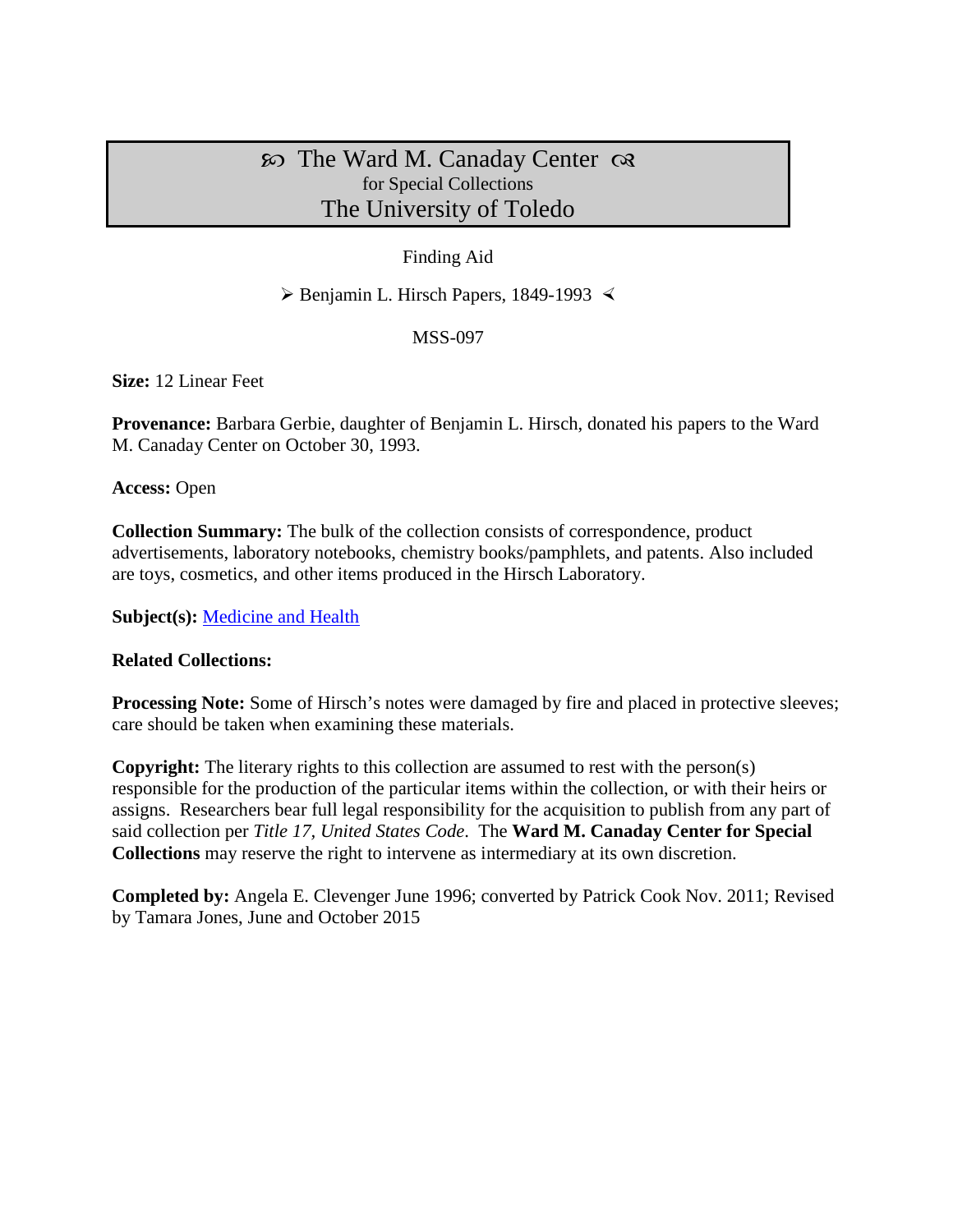#### **Biographical Sketch**

Benjamin L. Hirsch was born in Newport, Kentucky in 1905. Almost from the beginning, he was a chemist and inventor. In high school, he began experimenting with hair ointments. He later began processing and selling a line of makeup to S. S. Kresge Co. and F. W. Woolworth. Beginning in 1930, he shared a cosmetic business with his brother Henry at 222 Jackson St. in Toledo, but the onset of World War II and the destruction of their lab by a fire (in 1944) limited the materials needed to rebuild. A year after starting the cosmetics lab, Benjamin married Alice Braunschweiger and had one daughter, Barbara. After Alice died in 1974, he married Ruth Hetterbrake; the two remained married until Ruth's death in 1991.

While working at the New Jersey Zinc Company as a chemist, Benjamin perfected the process for making fluorescent Zinc Oxide in 1952. This pigment would eventually be used in signs and various toys. The Hirsch brothers once again collaborated to create one of the most popular rages of their day – novelty toys to be included in cereal boxes. In cooperation with the Kellogg Co. of Battle Creek, Michigan, Benjamin and Henry made a marketing breakthrough. Most of the toys were to be used in water; some of the more popular items were frogmen and boats that contained baking soda to simulate diving. Over his lifetime, Benjamin obtained hundreds of patents for his ideas.

Benjamin Hirsch had other interests besides chemistry and inventing. In 1960, he served as the Committee Chair for the Blue Banner Award, which was presented by the *Toledo Blade* to recognize Good Samaritans of the waterways. He was also very active in the U. S. Coast Guard; in 1966, he became the Vice Commander of Flotilla 10-2 in the Toledo-based auxiliary unit of the Coast Guard. He was very concerned with water safety and gave his service on the waters whenever possible. He died on October 8, 1995.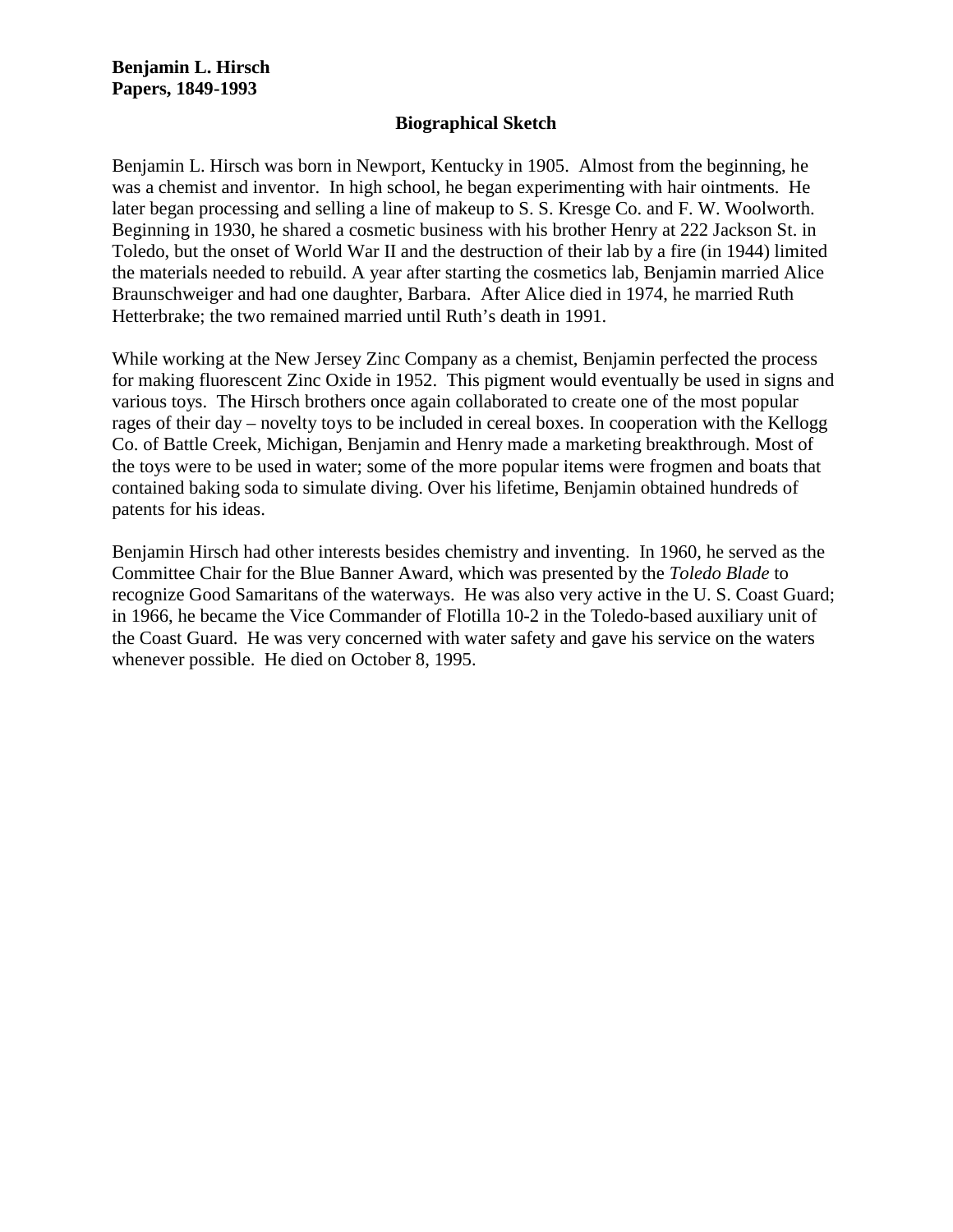#### **Scope and Content Note**

The materials in this collection consist primarily of correspondence, product advertisements, laboratory notebooks, and patents that Benjamin Hirsch accumulated over his lifetime as a chemist/inventor. The collection also contains actual toys and other materials produced in the Hirsch Laboratory co-owned by Benjamin's brother Henry. The first six boxes contain correspondence, paperwork, notes, and chemistry books and pamphlets. Many of these materials are scatted throughout the collection; several folders contain a mix of correspondence, notes, patent information, etc., depending on the subject matter. Box eight contains microfiche of German notes on Aluminum Hydroxide and Calcium Carbonate. The remainder of the collection contains cosmetic products, cereal novelty toys – as well as the boxes they came in – and sundry fluorescent pigment products. Some of the books in the collection contain notes and annotations written by Hirsch. Very little biographical information is evident in the collection; a few newspaper clippings and a framed photograph of Hirsch are included.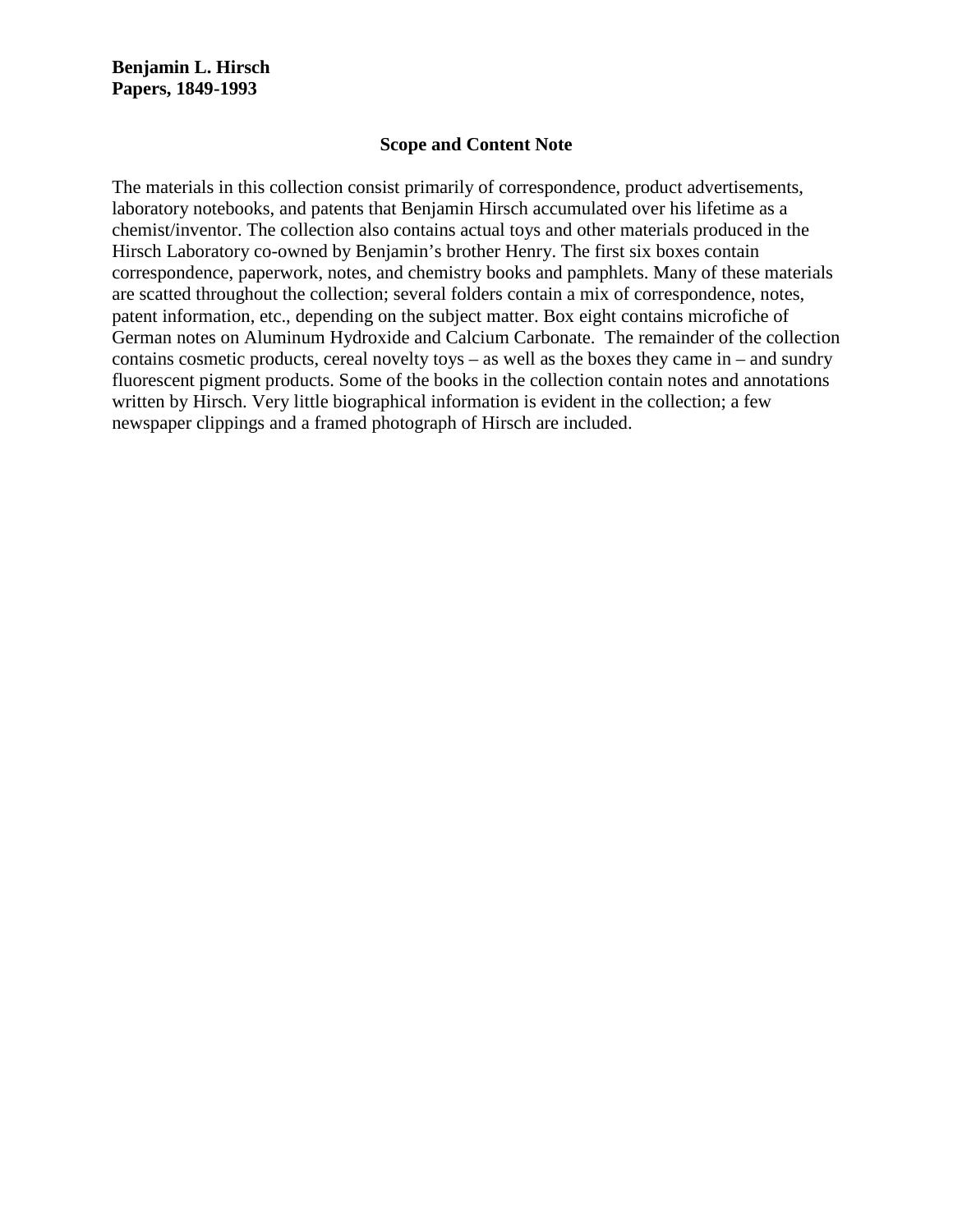## **Folder List**

| <b>Box</b>       | <b>Folder</b>  | <b>Item</b>                                                   |
|------------------|----------------|---------------------------------------------------------------|
| $\boldsymbol{7}$ | $\mathbf{1}$   | <b>Advertisements of Products</b>                             |
| $\mathbf{1}$     | $\mathbf{1}$   | Advertisements and Publications - Luminescent Products, 1944- |
|                  |                | 1949                                                          |
| $\mathbf{1}$     | $\overline{2}$ | Advertisements and Publications - True Vac, 1946              |
| 1                | 3              | American Phosphor Customer Data, 1977                         |
| $\mathbf{1}$     | $\overline{4}$ | Atomic Submarine, 1952-1961                                   |
| $\mathbf{1}$     | 5              | Baking Powder, 1953-1961                                      |
| $\mathbf{1}$     | 6              | Batteries, n.d.                                               |
| $\mathbf{1}$     | $\tau$         | Bubbles, 1963-1974                                            |
| $\mathbf{1}$     | 8              | Butterfly, 1953-1956                                          |
| $\mathbf{1}$     | 9              | Carborundum, 1969-1970                                        |
| $\mathbf{1}$     | 10             | Chalk, n.d.                                                   |
| $\mathbf{1}$     | 11             | Chemical Product Catalogs, 1960                               |
| 1                | 12             | Correspondence, 1900-1957                                     |
| $\mathbf{1}$     | 13             | Correspondence, 1941-1965                                     |
| $\mathbf{1}$     | 14             | Correspondence, 1941-1968                                     |
| $\mathbf{1}$     | 15             | Correspondence, 1948-1954                                     |
| $\mathbf{1}$     | 16             | Correspondence, 1952-1963                                     |
| $\mathbf{1}$     | 17             | Correspondence, 1953-1979                                     |
| $\mathbf{1}$     | 18             | Correspondence, 1954-1968                                     |
| $\mathbf{1}$     | 19             | Correspondence, 1956-1989                                     |
| $\mathbf{1}$     | 20             | Correspondence - Chris Craft Speedboat, 1956-1963             |
| $\mathbf{1}$     | 21             | Correspondence - Damert Company, 1976-1991                    |
| $\mathbf{1}$     | 22             | Correspondence - duPont, 1948-1953                            |
| $\mathbf{1}$     | 23             | Correspondence - International, 1972-1991                     |
| $\mathbf{1}$     | 24             | Correspondence – Kellogg, 1953-1968                           |
| $\mathbf{1}$     | 25             | Correspondence – Miniature Submarine, 1954-1955               |
| $\mathbf{1}$     | 26             | Correspondence – Proctor & Gamble, 1966-1967                  |
| $\mathbf{1}$     | 27             | Correspondence - Toy Sailboat, 1955-1963                      |
| $\mathbf{1}$     | 28             | Correspondence - Zimmerman, Jack, 1955-1980                   |
| 1                | 29             | Correspondence/Notes, 1950-1959                               |
| $\overline{2}$   | 1              | Correspondence/Patents, 1946-1982                             |
| $\overline{2}$   | $\overline{2}$ | Correspondence/Phosphorescent pigment, 1970-1983              |
| $\mathbf{2}$     | 3              | Cosmetics Formulas, 1962-1965, n.d.                           |
| $\overline{2}$   | $\overline{4}$ | DEGUSSA, Inc. – Pigments Division, 1966                       |
| $\overline{2}$   | 5              | Dental, 1860-1981                                             |
| $\overline{2}$   | 6              | Dental Patents, 1849-1946                                     |
| $\overline{2}$   | $\tau$         | Dentsply Draft, 1978, 1983                                    |
| $\overline{2}$   | 8              | Dentsply/Hirsch Agreement re: Sales and Purchase of Assets,   |
|                  |                | Inventory, and Services, 1979                                 |
| $\overline{2}$   | 9              | Electro Statics Toner Suspension, 1959-1970                   |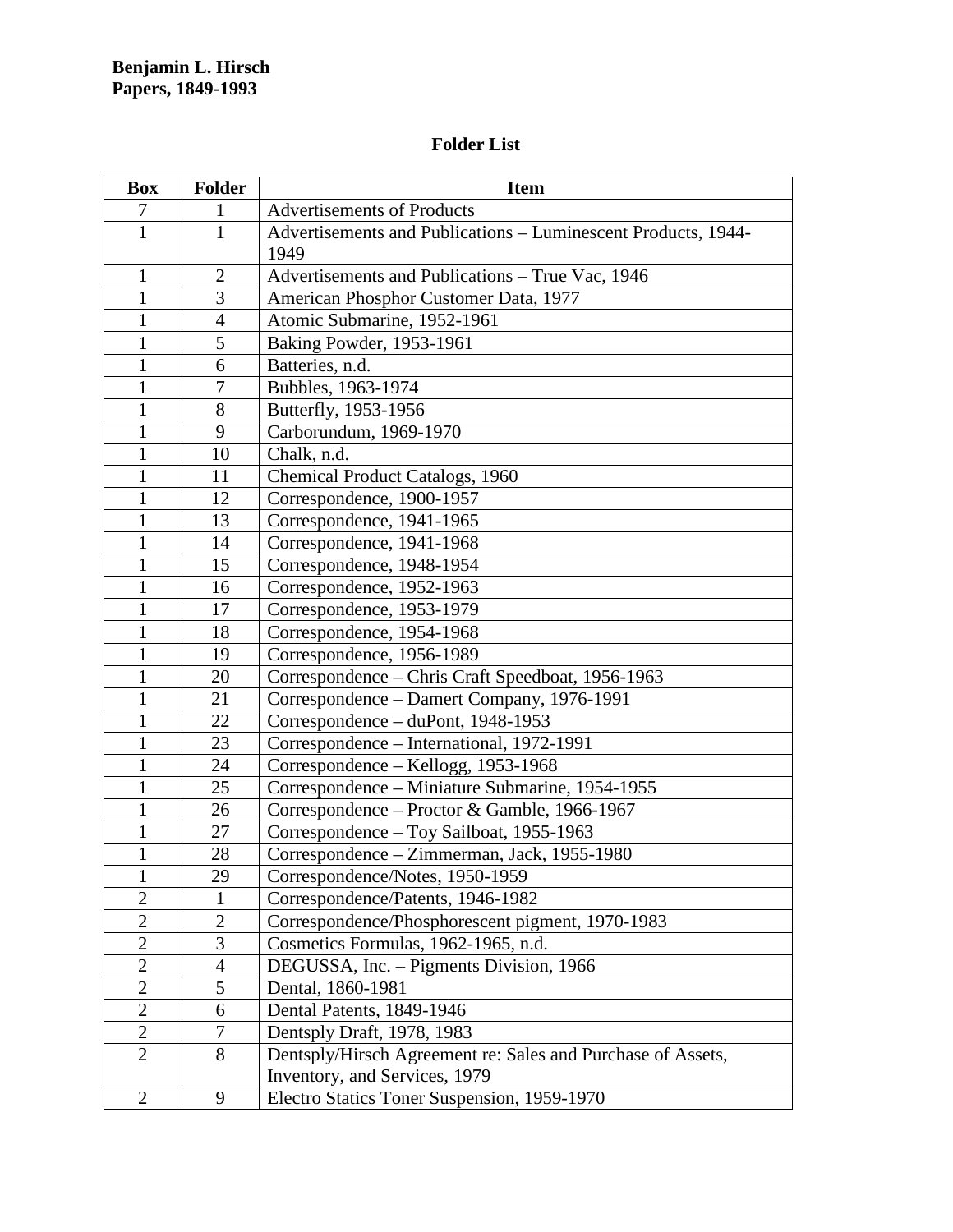| $\mathbf{2}$   | 10             | Environmental Regulations, 1970-1982                               |
|----------------|----------------|--------------------------------------------------------------------|
| $\overline{2}$ | 11             | Experimental, 1938-1956                                            |
| $\overline{2}$ | 12             | Financial Documents, 1961-1983                                     |
| $\overline{2}$ | 13             | Fluorescent and Phosphorescent Colors (Experimental), 1907-1953    |
| $\overline{2}$ | 14             | Foamed Polstyrene, 1954-1976                                       |
| $\overline{2}$ | 15             | Frogmen/Toy Diver, 1954-1962                                       |
| $\overline{2}$ | 16             | Ice Capades Skaters, 1956-1957                                     |
| $\overline{2}$ | 17             | Instructions for Atomic Sub, Ice Capades Skaters, Magic Gardens of |
|                |                | Mars, and Moon Gardens                                             |
| $\overline{2}$ | 18             | Kellogg Co. - Offered Premiums, 1961-1974                          |
| $\mathbf{2}$   | 19             | Lab Notes – Luminescent Pigments, 1934-1976                        |
| $\overline{2}$ | 20             | Lab Notebooks and Patents, 1938-1989                               |
| $\overline{2}$ | 21             | Leo Burnett Co. Inc., 1955-1972                                    |
| $\overline{2}$ | 22             | Lionel, 1973-1979                                                  |
| $\overline{2}$ | 23             | Luminescence, 1945-1946                                            |
| $\overline{2}$ | 24             | Luminescent Pigments 1933-1985                                     |
| $\overline{2}$ | 25             | Magic Smoke, 1949                                                  |
| $\overline{2}$ | 26             | Mail Samples, 1975                                                 |
| 3              | $\mathbf{1}$   | Manufacture of Luminescent Zinc Sulphides in Germany               |
| $\overline{3}$ | $\overline{2}$ | Miniature Toy Boat, 1956-1957                                      |
| $\overline{3}$ | 3              | Miscellaneous, 1877-1987                                           |
| $\overline{3}$ | $\overline{4}$ | Miscellaneous, 1902-1953                                           |
| 3              | 5              | Miscellaneous, 1910-1958                                           |
| 3              | 6              | Miscellaneous, 1932-1962                                           |
| $\overline{3}$ | 7              | Miscellaneous, 1941-1979                                           |
| $\overline{3}$ | 8              | Miscellaneous, 1941-1992                                           |
| $\overline{3}$ | 9              | Miscellaneous, 1942-1946                                           |
| $\overline{3}$ | 10             | Miscellaneous, 1944-1964                                           |
| $\overline{3}$ | 11             | Miscellaneous, 1955-1961                                           |
| $\overline{3}$ | 12             | Miscellaneous, 1956-1965                                           |
| $\overline{3}$ | 13             | Miscellaneous, 1956-1979                                           |
| 3              | 14             | Miscellaneous, 1964-1990, n.d.                                     |
| 3              | 15             | Moon Gardens, 1949-1973                                            |
| 3              | 16             | Moon Gardens, 1960-1976                                            |
| $\overline{3}$ | 17             | Moon Garden Technical Experiment, 1957-1972                        |
| 3              | 18             | New Jersey Zinc Company/Miscellaneous Companies, 1945-1956         |
| $\mathfrak{Z}$ | 19             | Newspaper Clippings, 1952-1965                                     |
| 3              | 20             | Newspaper Clippings/Publications, 1945-1993                        |
| $\overline{4}$ | $\mathbf{1}$   | Notes, 1938-1978                                                   |
| $\overline{4}$ | $\overline{2}$ | Notes, 1944-1979                                                   |
| 4              | 3              | Notes, 1946-1991                                                   |
| $\overline{4}$ | $\overline{4}$ | Notes, 1953-1974                                                   |
| $\overline{4}$ | 5              | Notes, 1961-1979                                                   |
| $\overline{4}$ | 6              | Notes, 1975-1983                                                   |
| $\overline{4}$ | $\tau$         | Notes, 1977-1983                                                   |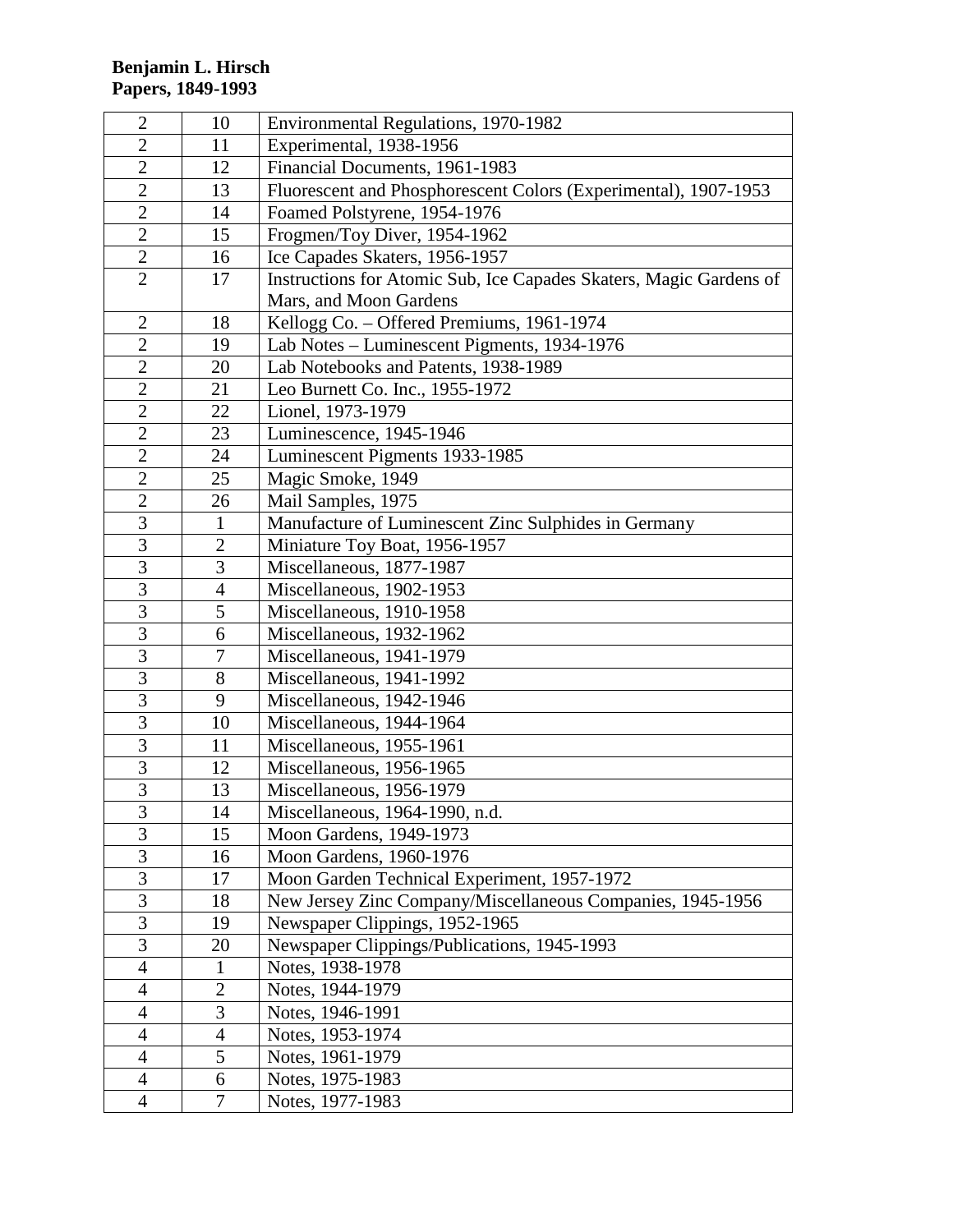| $\overline{4}$ | 8              | Notes – Zinc Oxide/Magnesium Oxide Complex, 1971-1976             |
|----------------|----------------|-------------------------------------------------------------------|
| $\overline{4}$ | 9              | Notes and Formulas, 1969-1970                                     |
| $\overline{4}$ | 10             | Ohio Art, 1974                                                    |
| $\overline{4}$ | 11             | Patents, 1855-1970                                                |
| $\overline{4}$ | 12             | Patents, 1879-1952                                                |
| $\overline{4}$ | 13             | Patents, 1902-1936                                                |
| $\overline{4}$ | 14             | Patents, 1910-1947                                                |
| $\overline{4}$ | 15             | Patents, 1925-1949                                                |
| $\overline{4}$ | 16             | Patents, 1926-1972                                                |
| $\overline{4}$ | 17             | Patents, 1937-1990                                                |
| $\overline{4}$ | 18             | Patents, 1944-1971                                                |
| 4              | 19             | Patents, 1946-1951                                                |
| $\overline{4}$ | 20             | Patents – Fluorescent Glass, 1915-1972                            |
| $\overline{4}$ | 21             | Patents – Rare Earth Phosphors, 1951-1972                         |
| $\overline{4}$ | 22             | Patents – Silicates, 1932-1950                                    |
| $\overline{4}$ | 23             | Patents – Silicates, 1951-1972                                    |
| $\overline{5}$ | $\mathbf{1}$   | Patents – Zinc Sulfide, 1894-1950                                 |
| $\overline{5}$ | $\overline{2}$ | Patents – Zinc Sulfide, 1951-1972                                 |
| $\overline{5}$ | 3              | Patents and Catalogs, 1883-1944, 1961, 1986, 1988                 |
| $\overline{5}$ | $\overline{4}$ | Pearl Essence/Pigments, 1957-1962                                 |
| $\overline{5}$ | 5              | Perfume Kit, 1965                                                 |
| $\overline{5}$ | 6              | Phosphates and Borates, 1942-1959                                 |
| 5              | 7              | Phosphates and Borates, 1960-1972                                 |
| $\mathfrak s$  | 8              | Phosphates and Phosphors, 1938-1979                               |
| $\overline{5}$ | 9              | Photographs, 1923-1986                                            |
| 5              | 10             | Photostats, 1941-1978 (in German)                                 |
| 5              | 11             | Plastic Bubbles, 1947-1958                                        |
| 5              | 12             | Premium Ideas, 1919-1977                                          |
| $\mathfrak s$  | 13             | Premium Ideas, 1922-1965                                          |
| $\overline{5}$ | 14             | Processing of Zinc Oxide/Magnesium Oxide Complex; Customer        |
|                |                | List, 1975-1980                                                   |
| 5              | 15             | Propellant for Toys, 1956-1964                                    |
| $\mathfrak s$  | 16             | Propellants, 1959                                                 |
| 5              | 17             | Publications - Chemical Companies, 1979                           |
| 5              | 18             | Publications $-A$ Course of Qualitative Analysis of Inorganic     |
|                |                | Substances, 1915                                                  |
| 5              | 19             | Publications - A Handbook of Chemical Warfare Agents, 1931;       |
|                |                | Datebook, 1946                                                    |
| 5              | 20             | Publications - A Laboratory Manual of Organic Chemistry, 1922 (2) |
|                |                | copies)                                                           |
| 6              | $\mathbf{1}$   | Publications - Medical and Miscellaneous, 1967, 1991, n.d.        |
| 6              | $\overline{2}$ | Publications – Miscellaneous Uranium Publications, 1951, 1953-    |
|                |                | 1955                                                              |
| 6              | 3              | Publications - Physical Properties of Dental Materials, 1942      |
| 6              | 4              | Publications - Synthetic Resins for Coatings, 1949                |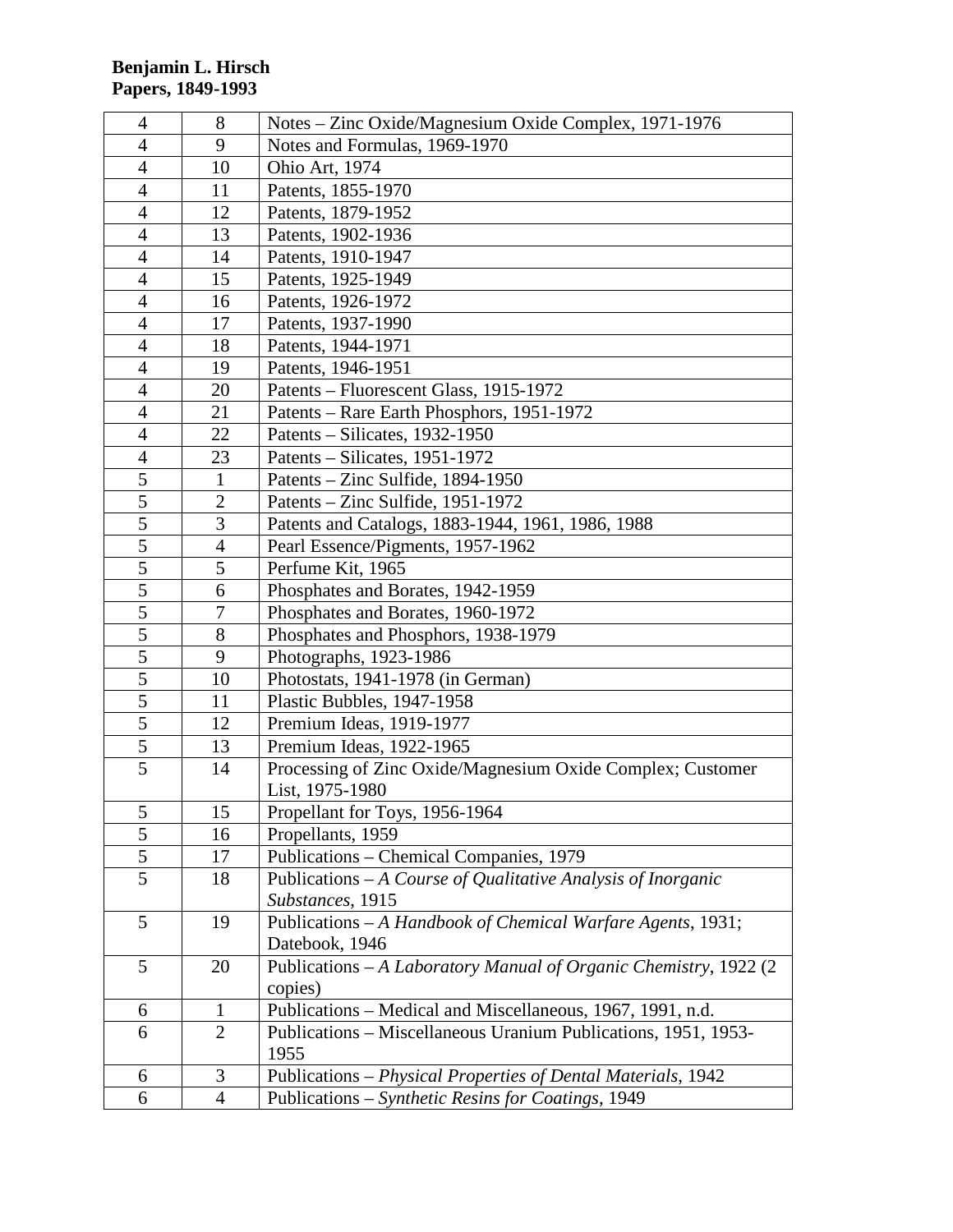| 6        | 5              | Publications – A Text-Book of Elementary Chemistry, 1922          |
|----------|----------------|-------------------------------------------------------------------|
| 6        | 6              | Publications - Uranium Magazine, March, April, October,           |
|          |                | November 1955; February and March 1956                            |
| 6        | 7              | Research Notes/Formulas, 1941-1946                                |
| 6        | 8              | Rohm & Haas Company Products, 1950-1968                           |
| 6        | 9              | Royalties, 1957-1960                                              |
| 6        | 10             | Secret Ink, 1958-1968                                             |
| 6        | 11             | Shadowettes, 1945-1952                                            |
| 6        | 12             | Strip Master, 1956-1977                                           |
| 6        | 13             | Sylcon Lab Data, 1942-1946                                        |
| 6        | 14             | Technical Bulletins, 1947, 1951, n.d.                             |
| 6        | 15             | Toy Hectograph, 1938-1970                                         |
| 6        | 16             | Toy PT Boat, 1955-1963                                            |
| 6        | 17             | Toy Sailboat - Miscellaneous Data, 1956-1964                      |
| 6        | 18             | Toy Speed Boat, 1945-1958                                         |
| 6        | 19             | Udylite Horizontal Oscillating Barrel System, 1973, n.d.          |
| 6        | 20             | Uranium Deposits of the United States, 1955 (maps)                |
| 6        | 21             | Vuepak Samples, 1955                                              |
| 6        | 22             | Zinc Oxide, 1958-1986                                             |
| 6        | 23             | Zinc Sulfide, 1975, 1990, n.d.                                    |
| 8        |                | Microfiche (German Notes on Aluminum Hydroxide and Calcium        |
|          |                | Carbonate)                                                        |
|          |                |                                                                   |
|          |                |                                                                   |
|          |                | <b>ARTIFACTS</b>                                                  |
| 6        | 24             | Bookmark, Glow Stars, Misc. stickers, Postcard Thermometers, Star |
|          |                | Lights                                                            |
| 6        | 25             | Fickle Foam and Magic Tree                                        |
| 6        | 26             | Kaleido Cards, L. L. Bean Summer Catalog (1993), Magic Sun        |
|          |                | Pictures on Cereal Box, Note from DaMert Company, Reusable        |
|          |                | Postcard-Sticker                                                  |
| 7        | $\overline{2}$ | Glow Shuttle sticker and Rainbow Glasses                          |
| 9        |                | Framed photograph of Ben Hirsch (color)                           |
| 9        | $-$            | Page from Chinese newspaper                                       |
| 9        |                | Tagboard Paper pieces (2)                                         |
| 9        | --             | Yellow Plastic pieces (2)                                         |
| 10       | --             | Boxed set of Flippy Frogmen                                       |
| 10       | --             | Boxed set of Flippy Submarines                                    |
| 11       |                | Diving Killer Whales (2)                                          |
| 11       | $-$            | Doodletop                                                         |
| 11       |                | Liquid Crystal Lizard                                             |
| 11       | --             | Rainbow Sparkler Pencils (2)                                      |
| 11       |                | Tornado Tube                                                      |
| 11       | --             | Toy train                                                         |
| 12<br>12 | --             | <b>Acetate Models</b><br><b>Bottle of Haines Essential Oil</b>    |